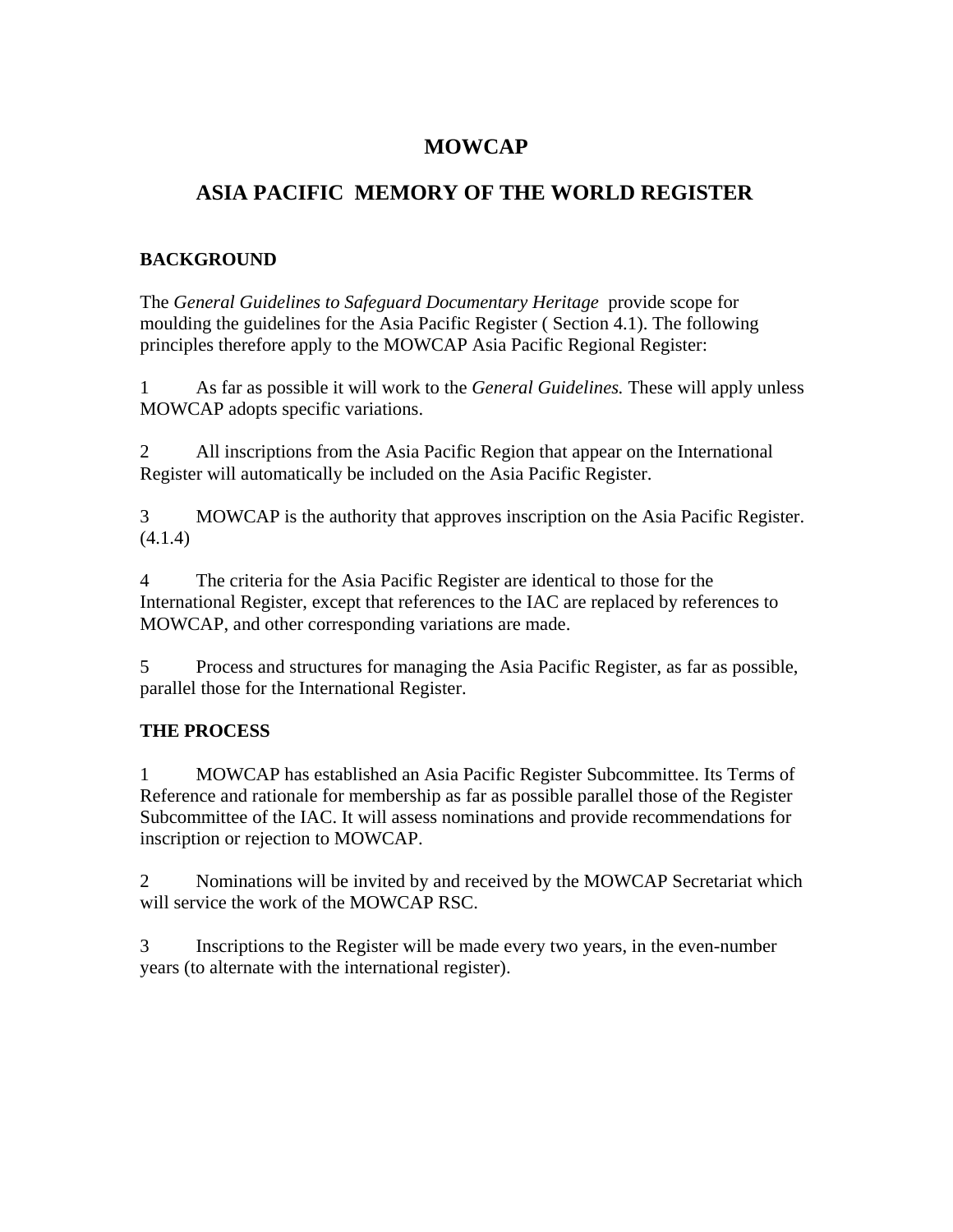# **The Asia Pacific Register of the Memory of the World**

**(These guidelines have been adapted from the** *General Guidelines to Safeguard Dcoumentary Heritage* **of Memory of the World.)** 

# **1.1 International, regional and national registers**

1.1.1 The *Memory of the World* Programme will maintain public registers of documentary heritage of world significance. In due course, all the registers should be available on-line. The more information is amassed, the more effective the Programme will be in identifying missing documentary heritage, in linking dispersed collections, in supporting repatriation and restitution of displaced and illegally exported material, and in supporting relevant national legislation.

1.1.2 There are three types of register: international, regional and national. All registers contain material of world significance (refer the criteria in 4.2) and an item may appear in more than one register.

1.1.3 The *international register* lists all documentary heritage which meets the selection criteria, has been approved for inclusion by the IAC, and has been endorsed by the Director-General of UNESCO. The register will be a significant document in itself, as well as an inspiration to nations and regions to identify, list and preserve their documentary heritage. Considerable status will accrue from listing, and it will be an instrument for advancing the Programme's objectives.

1.1.4 The *regional registers* list documentary heritage approved for inclusion by each regional committee of *Memory of the World*. The regional committee for Asia Pacific (MOWCAP) will maintain and publish the listing for the UNESCO Asia Pacific Region under the title *The Asia Pacific Memory of the World Register*. Its character will evolve over time in accordance with rules established by MOWCAP and approved by the IAC or Bureau. It may, for example, include a form of cooperation between national registers, and/ or list documentary heritage of regional influence which does not appear on national registers. It may afford opportunity for minorities and sub-cultures to be appropriately represented.

1.1.5 The *national registers* list documentary heritage of the nation approved for inclusion by the national committee of *Memory of the World* or, where there is no national committee, the corresponding National Commission of UNESCO. They will help to make governments and institutions aware of the total documentary heritage held by various kinds of organisations and private individuals, and the need for coordinated strategies to ensure the nation's endangered heritage is protected. The listing will be kept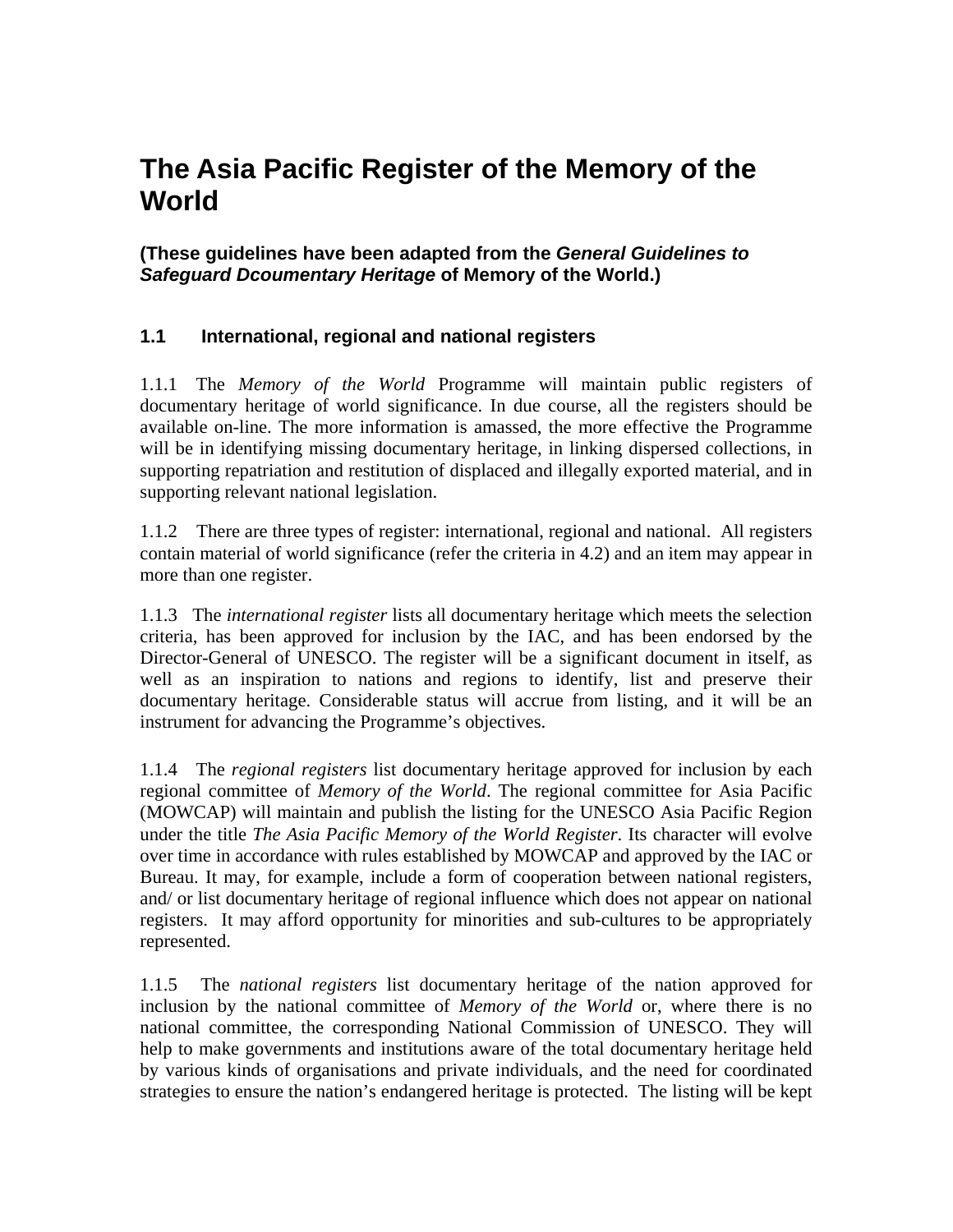up to date and published by one of these two bodies under the title *The [country] Memory of the World Register.[1](#page-2-0)*

1.1.6 Selection criteria for the Asia Pacific and national registers will use the criteria for the international register as a template, making the logical variations, and may incorporate additional criteria appropriate to the regional or national context. Likewise, the process of creating, receiving and assessing nominations, administered by the regional or national committee responsible, shall mirror the process for the international register*.* The reason for including documentary heritage in a register must be publicly stated as part of its description in the register.

1.1.7 Before a national register can be established, its documented selection criteria and nomination process must be approved by the IAC or Bureau. MOWCAP and national committees maintaining registers shall include in their annual reports a list of items added to/ removed from their register during the year.

1.1.8 Decisions about the inclusion of any documentary heritage in any register are based primarily on an assessment of its significance, not on an assessment of its location or management at the time of nomination.

# **1.2 Selection criteria for** *The Asia Pacific Memory of the World Register*

1.2.1 Each register – international, regional or national - is based on criteria for assessing the cultural significance of documentary heritage. The following criteria reflect those of the international register*,* but also apply (with logical variation) to national registers.

1.2.2 Assessment is c**omparative** and **relative.**: There can be no absolute measure of cultural significance. Accordingly, there is no fixed point at which documentary heritage qualifies for inclusion in a register. Selection for inclusion in a register will therefore result from assessing the heritage item on its own merits against the selection criteria, against the tenor of the *General Guidelines,* and in the context of other items already either included or rejected. $<sup>2</sup>$  $<sup>2</sup>$  $<sup>2</sup>$ </sup>

1.2.3 When considering the documentary heritage for inclusion in the Asia Pacific Register the item will be **first** assessed against the threshold test of:

*authenticity*: Is it what it appears to be? Has its identity and provenance been reliably established? Copies, replicas, forgeries, bogus documents or hoaxes can, with the best intentions, be mistaken for the genuine article.

<span id="page-2-0"></span> $\overline{a}$ <sup>1</sup> For example, *The Malaysian Memory of the World Register*

<span id="page-2-1"></span><sup>&</sup>lt;sup>2</sup> The context is provided in sections 2 and 3, most notably 2.2.2, 2.2.3, 2.8.2, 3.3.5, 3.3.6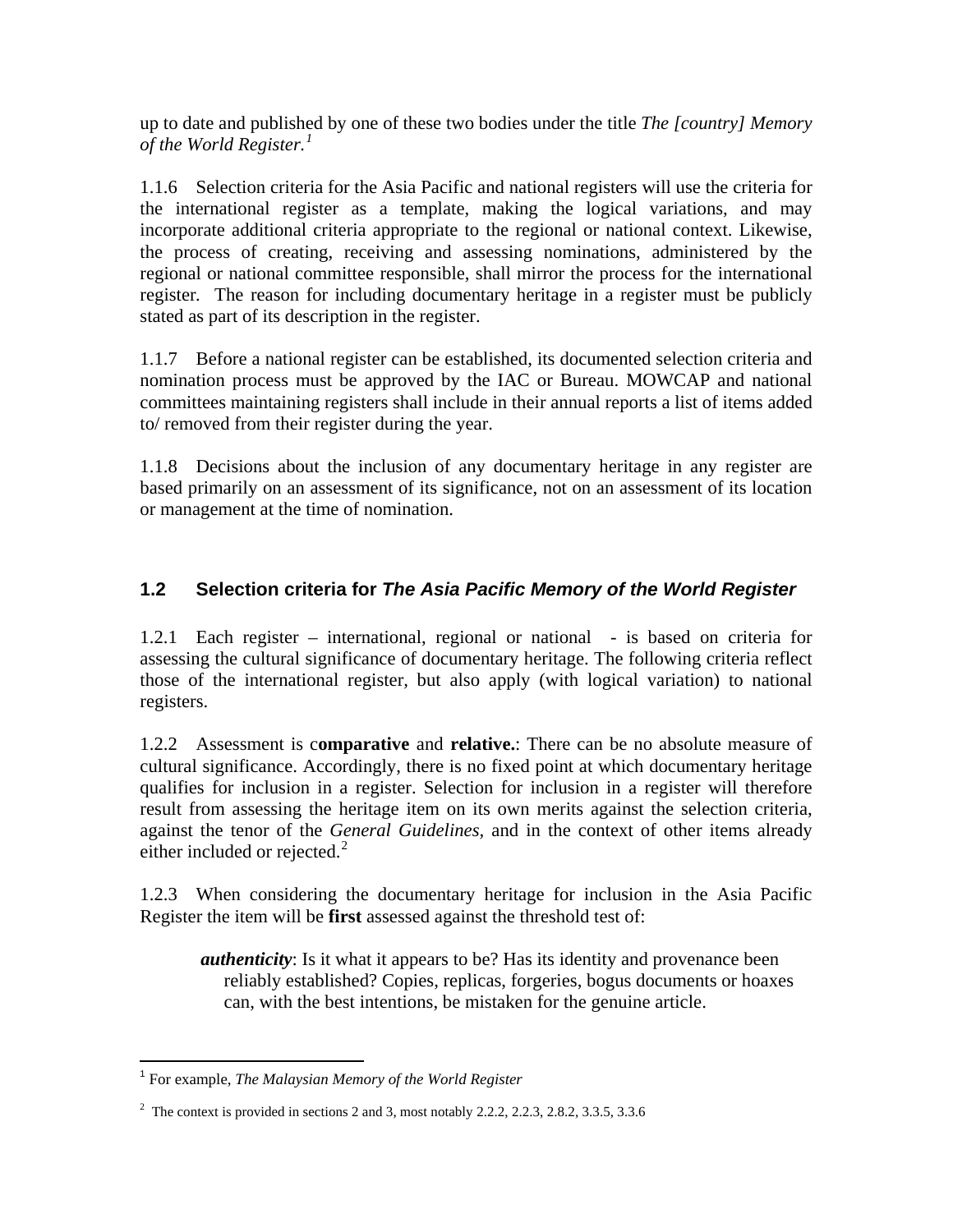1.2.4 **Second**, MOWCAP must be satisfied that the nominated item is of *world significance*. That is, it must be:

 **unique and irreplaceable**, something whose disappearance or deterioration would constitute a harmful impoverishment of the heritage of humanity. It must have created great impact over a span of time and/ or within a particular supranational cultural area of the region, It may be representative of a type, but must have no direct equal. It must have had great influence - whether positive or negative – on the course of history.

1.2.5 **Thirdly**, *world significance* must be demonstrated in meeting **one or more** of the criteria set out below. Because significance is *comparative*, these criteria are best illustrated by checking them against items of documentary heritage already inscribed on the international or national registers.

#### 1. **Criterion 1 – Time:**

Absolute age, of itself, does not make a document significant: but every document is a creature of its time. Some documents are especially evocactive of their time, which may have been one of crisis, or significant social or cultural change. A document may represent a new discovery or be the "first of its kind".

#### 2. **Criterion 2 – Place:**

The place of its creation is a key attribute of its importance. It may contain crucial information about a locality important in the history of the region and its cultures; or the location may itself have been an important influence on the events or phenomena represented by the document. It may be descriptive of physical environments, cities or institutions since vanished.

#### 3. **Criterion 3 – People:**

The social and cultural context of its creation may reflect significant aspects of human behaviour, or of social, industrial, artistic or political development. It may capture the essence of great movements, transitions, advances or regression. It may reflect the impact of key individuals or groups.

#### 4. **Criterion 4 – Subject and theme:**

The subject matter may represent particular historical or intellectual developments in natural, social and human sciences, politics, ideology, sports and the arts.

#### 5. **Criterion 5 – Form and style:**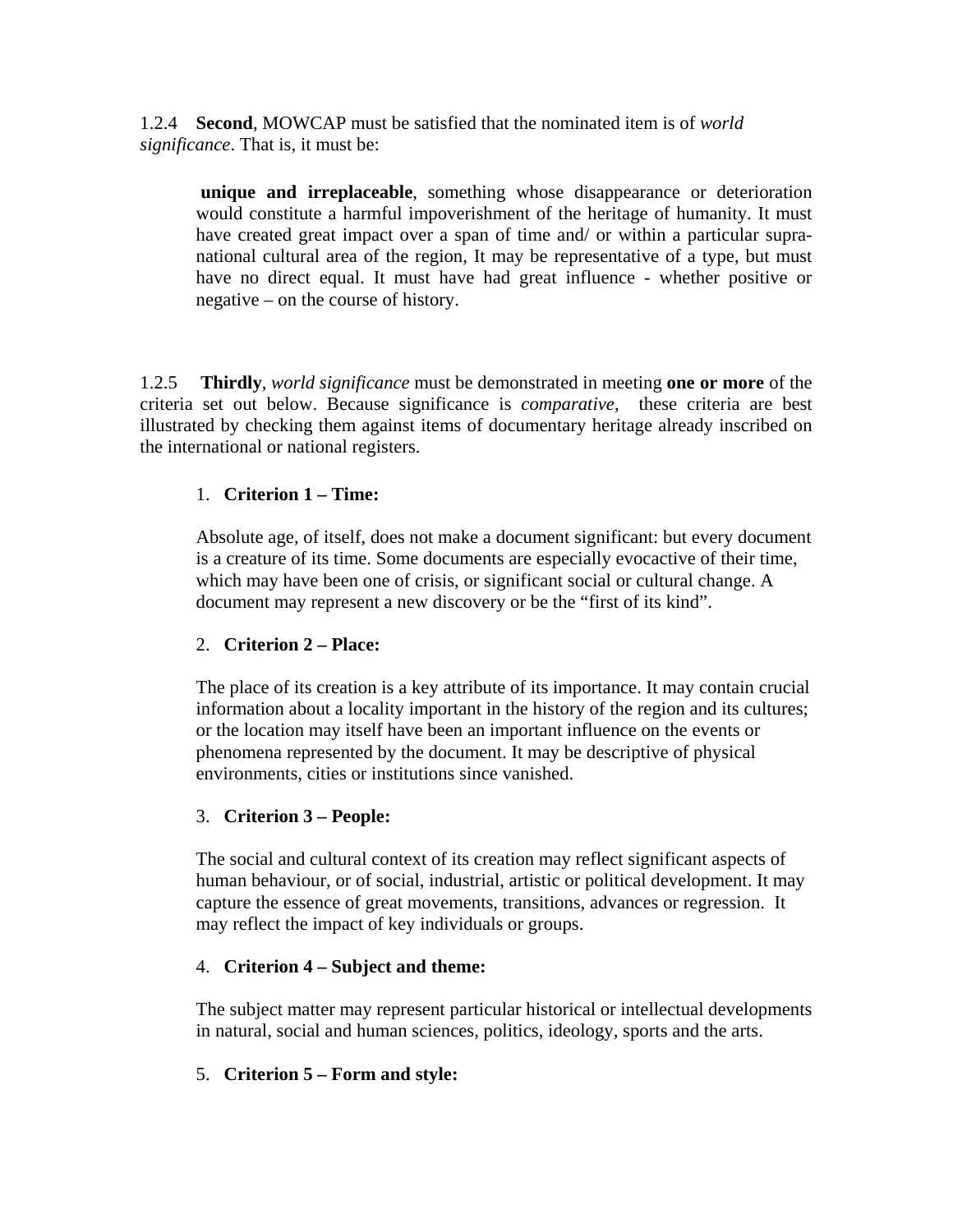The item may have outstanding aesthetic, stylistic or linguistic value, be a typical or key exemplar of a type of presentation, custom or medium, or of a disappeared or disappearing carrier or format<sup>[3](#page-4-0)</sup>.

1.2.6 **Finally**, the following matters will also be taken into account:

*Rarity*: does its content or physical nature make it a rare surviving example of its type or time?

*Integrity*: within the natural physical limitations of carrier survival, is it complete or partial? Has it been altered or damaged?

*Threat*: Is its survival in danger? If it is secure, must vigilance be applied to maintain that security?

*Management plan:* Is there a plan which reflects the significance of the documentary heritage, with appropriate strategies to preserve and provide access to it?

1.2.7 MOWCAP will, as necessary, adopt operational guidelines for applying the criteria.<sup>[4](#page-4-1)</sup>

# **1.3 Nominating to the** *Asia Pacific Memory of the World Register*

1.3.1 The documentary heritage is the common moral property of all mankind. Nevertheless it is recognised that legal ownership may vest in an individual, private or public organisation, or nation. It follows that the heritage derives from all parts of the region and all eras of history, and over time the balance of registered items should reflect this fact.<sup>[5](#page-4-2)</sup>

1.3.2 Historically, some nations and cultures are more oriented towards documentation than others. Minority cultures will tend to be overshadowed by majority cultures. Some documentary heritage – such as computer files and audiovisual media – may exist in variant versions or otherwise be harder to define or deal with than more discrete documents, such as unique manuscripts. Such factors as these must be kept in mind in trying to achieve a balanced register.

<span id="page-4-0"></span> $\overline{a}$ <sup>3</sup> Such as illuminated mediaeval manuscripts, palm leaf manuscripts, obsolete video or audio formats

<span id="page-4-1"></span><sup>4</sup> Operational guidelines for archival fonds are to be developed.

<span id="page-4-2"></span><sup>&</sup>lt;sup>5</sup> In the early years of the program a bias towards older materials, especially manuscripts, and against "modern media", has been apparent. The program will need to achieve both geographic and temporal balance over time, and grow its capacity to identify potential nominations across the region.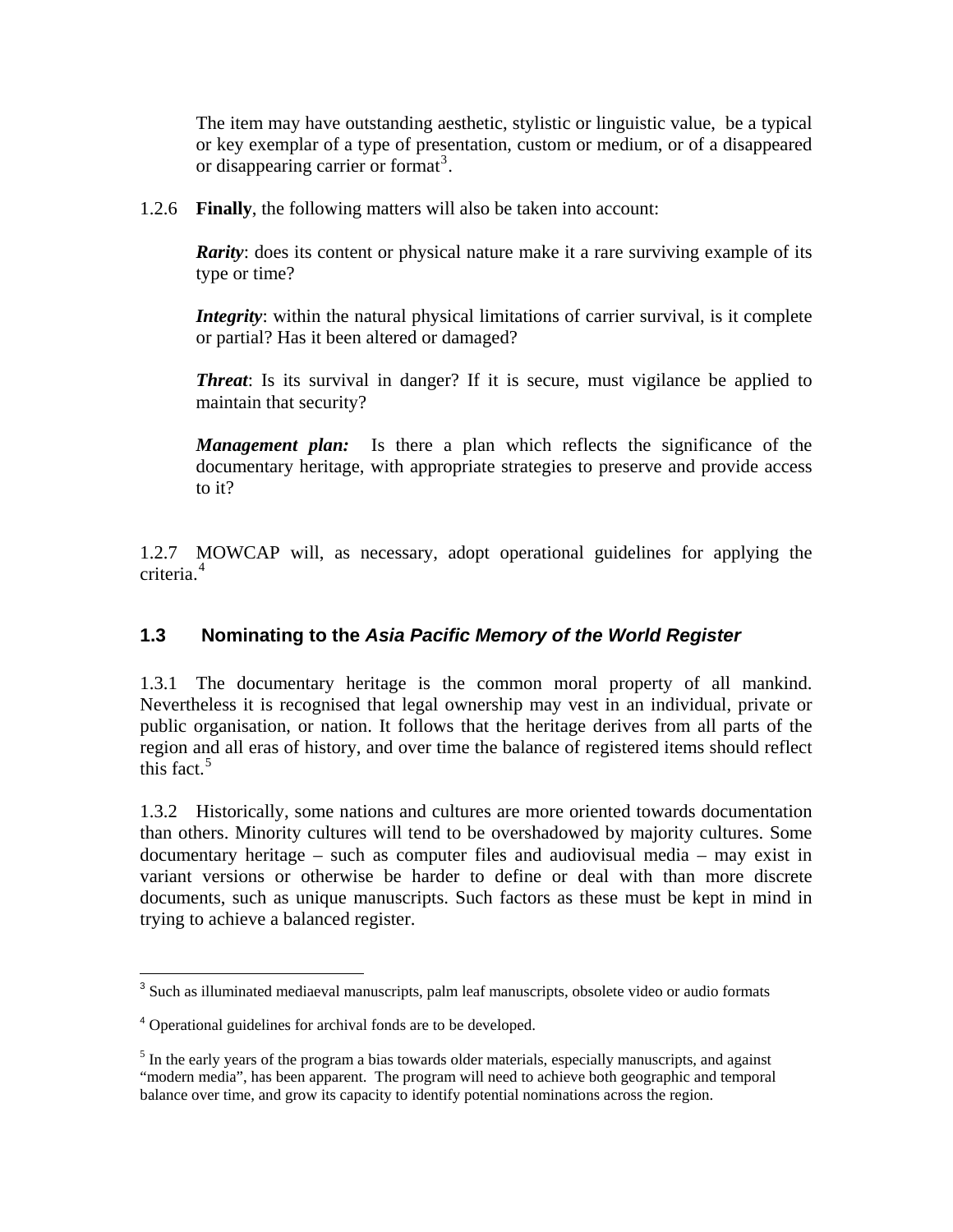1.3.3 Nominations for the register may be submitted by any person or organisation, including governments and NGOs. However, priority will be given to nominations made by or through the relevant national *Memory of the World* committee, where one exists, or failing that, through the relevant UNESCO National Commission. Priority will also be given to documentary heritage under threat. As a general rule, these single nominations will be limited to two per country every two years. $<sup>6</sup>$  $<sup>6</sup>$  $<sup>6</sup>$ </sup>

1.3.4 In addition, two or more countries may put forward joint nominations where collections are divided among several owners or custodians. Such prior collaboration is strongly encouraged. There is no limit on the number of such nominations, nor on the number of partners involved. National *Memory of the World* committees, UNESCO National Commissions and NGOs are encouraged to identify potential nominations and support nominators in developing their proposals.

1.3.5 Indeed, the author – individual or collective – may still be living at the time of nomination<sup>[7](#page-5-1)</sup>. Documentary heritage is not valuable purely for its age or aesthetic qualities.

#### **1.4 Legal and management preconditions**

 $\overline{a}$ 

1.4.1 The listing of documentary heritage in a *Memory of the World* register has no prima face legal or financial consequence. It does not formally affect ownership, custody or use of the material. It does not, of itself, impose any constraint or obligation on owners, custodians or governments. By the same token, listing also does not imply or impose any obligation on UNESCO to resource the conservation, management or accessibility of the material.

1.4.2 It does, however, imply a certain stance and commitment by the owners of the documentary heritage as well as indicate a continuing and informed interest by UNESCO in its preservation. As a prior condition for listing, MOWCAP would normally need assurances that there were no legal, contractual or cultural circumstances that would put the integrity or security of the documentary heritage at risk. It will require evidence that appropriate custodial, conservation or protective mechanisms are in place, that there is a management plan, <sup>[8](#page-5-2)</sup> that any physical, copyright, cultural or other factors limiting public

<span id="page-5-0"></span><sup>&</sup>lt;sup>6</sup> This rule is adopted as a means of managing the flow of nominations, and encouraging careful preselection of nominations within each country. MOWCAP will reserve the right to vary this parameter where the need warrants, for example to encourage countries with, as yet, little or no representation in the Register, or where the documentary heritage concerned is under particular threat. MOWCAP will also reserve the right to initiate nominations itself.

<span id="page-5-1"></span> $<sup>7</sup>$  In theory, there is nothing to prevent authors – individually or collectively – nominating their own works!</sup> The assessment process, however, would take into account opinions other than those of the authors.

<span id="page-5-2"></span><sup>&</sup>lt;sup>8</sup> A management plan is normally a precondition for selection for the Register. Ideally a component of a total management plan for the custodial institution concerned, it may nonetheless be specific to the material if such a comprehensive plan does not exist.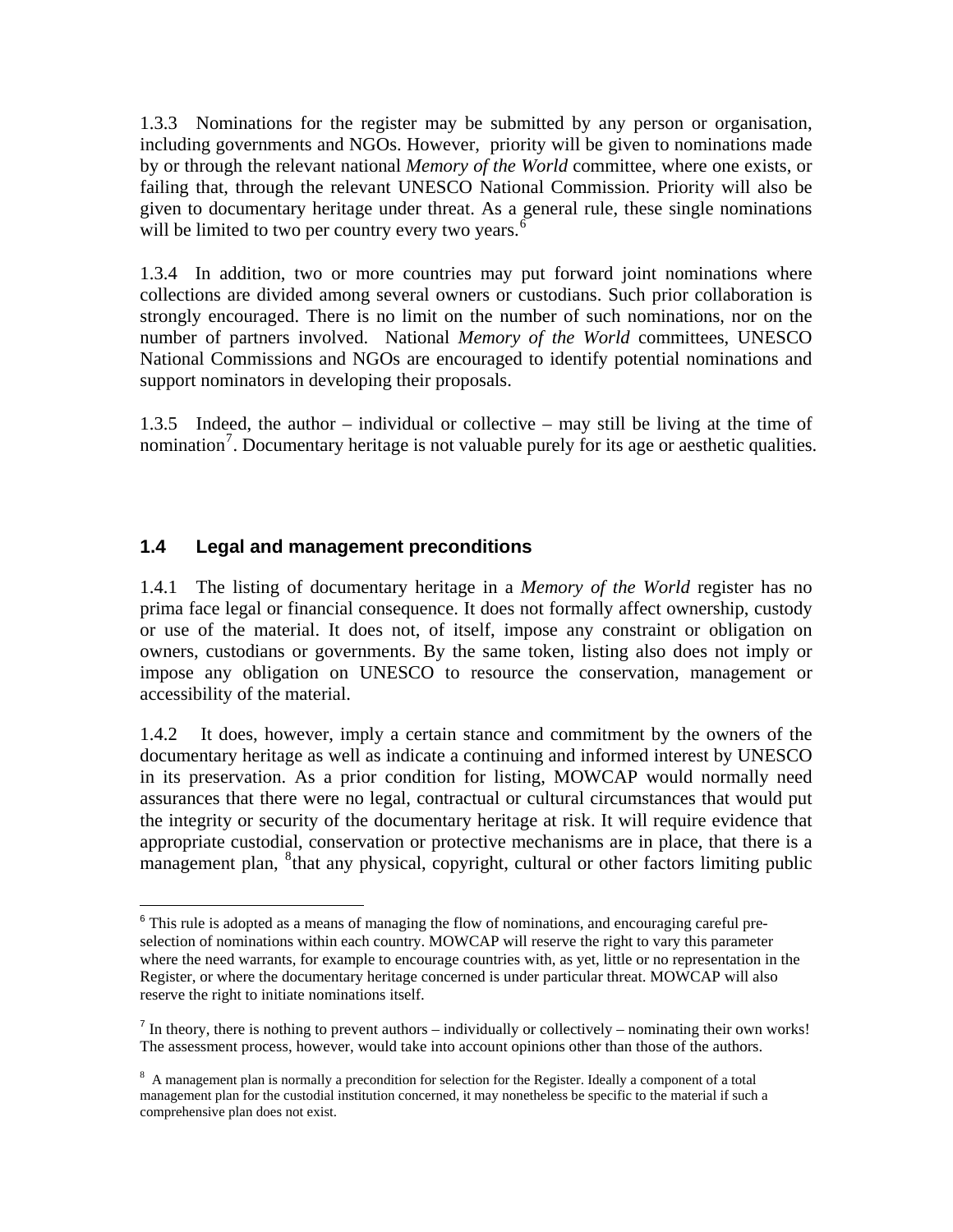access have been negotiated and resolved, so that appropriate access arrangements are guaranteed. Nevertheless, there can be circumstances in which the cause of preservation may be assisted by registration, even though owners or custodians object. Preservation of endangered heritage has first claim in available UNESCO funding.

1.4.3 MOWCAP will also require that the documentary heritage be accessible. There are three levels of access:

- (a) access to verify the world significance, integrity and security of the material. This is the minimum condition for listing.
- (b) access for reproduction, which is strongly encouraged
- (c) public access in physical, digital or other form. This is also strongly encouraged, and in some instances may be required.

There may be a requirement that a single copy of part or all of the material is placed under the custodianship of UNESCO, not for public access but as a risk management measure with due legal and copyright permission and protection<sup>[10](#page-6-1)</sup>.

# **1.5 Preparing nominations**

1.5.1 In the light of the criteria and parameters set out above, all nominators are encouraged to prepare complete and comprehensive cases in order to aid efficient evaluation of their nomination. In the case of split collections, nominations need to be submitted jointly in the name, and with the documented support, of all involved parties. Assistance and advice from any convenient point in the *Memory of the World* structure is available if needed. This especially applies to countries, regions or categories of heritage that are under-represented.

1.5.2 The documentary heritage nominated must be finite and precisely defined, and finite. Broad, general or open-ended nominations will not be accepted. Nominations which duplicate those already listed in the Register are inadmissible. Typical acceptable examples are a discrete document or collection, a data base of fixed size and content, a closed and defined archival fond. MOWCAP will apply this principle with discretion in untypical cases: for example, where a discrete collection can be defined even if some of its elements are currently missing, the nomination may apply to the whole collection including the missing elements.

<span id="page-6-0"></span> 9 UNESCO National Commissions have an important role to play in fundraising and publicity for the Programme within their respective countries.

<span id="page-6-1"></span><sup>&</sup>lt;sup>10</sup> This would be at the discretion of the Director-General of UNESCO. It may apply in instances where material of significance is judged to be under threat, and this action is part of a strategy to secure the preservation and protect the integrity of item(s). This action would not usurp any of the legal, contractual or other rights pertaining to the heritage as no exploitation of the material is involved.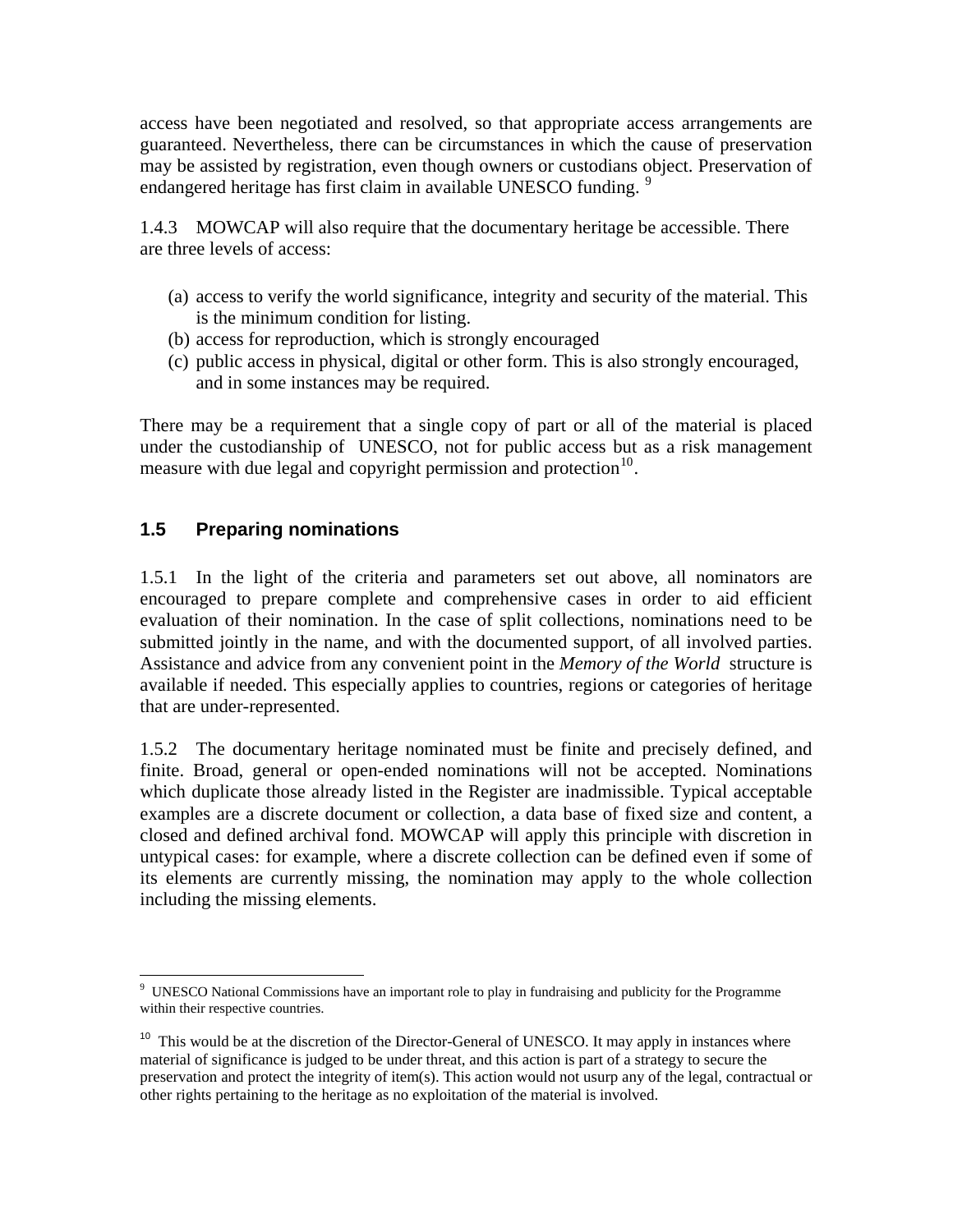1.5.3 Where the documentary heritage exists in multiple copies and variant versions – for example, printed books or feature films released in differing versions or multiple languages – the nomination will apply to the **work** itself, rather than just the specific copies citied. If approved for inscription, MOWCAP will define criteria for those copies of the work which may be listed in the *Register* entry. Further copies of the work meting these criteria may be added to the entry when a listing is requested by their custodians. .

1.5.4 Nominations should take into account the diversity and particularities of the documentary heritage in their country, basing nominations on the following factors:

- (a) the fullest match with the criteria
- (b) items under threat
- (c) items in under-represented categories

1.5.5 Nominations must follow the format prescribed in the [nomination form](http://www.unesco.mowcap.org/doc/MOWCAP_nomination_form.doc) and accompanying guide which can be downloaded from the MOWCAP website.

#### **1.6 Submitting nominations**

1.6.1 Nominations should be submitted to the MOWCAP Secretariat as indicated on the nomination form. When received, the Secretariat:

(a) records each nomination, confirms the receipt to the nominator, verifies its contents and accompanying documentation; in the case of incomplete nominations, the Secretariat immediately requests the missing information from the nominator. If the nomination has not been provided through or by the relevant regional of national committee, their comment will be invited. Processing will not be commenced until all information is complete.

(b) transmits the complete nomination to the Register Sub-committee for assessment and recommendation (see below).

(c) submits the recommendations of the Register Sub-committee to MOWCAP at least one month in advance of its ordinary biennial meeting.

(d) notifies nominators of MOWCAP's decision, and advises them on the presentation of successful nominations to the media. It also advises relevant national committees.

#### **1.7 Assessment of nominations**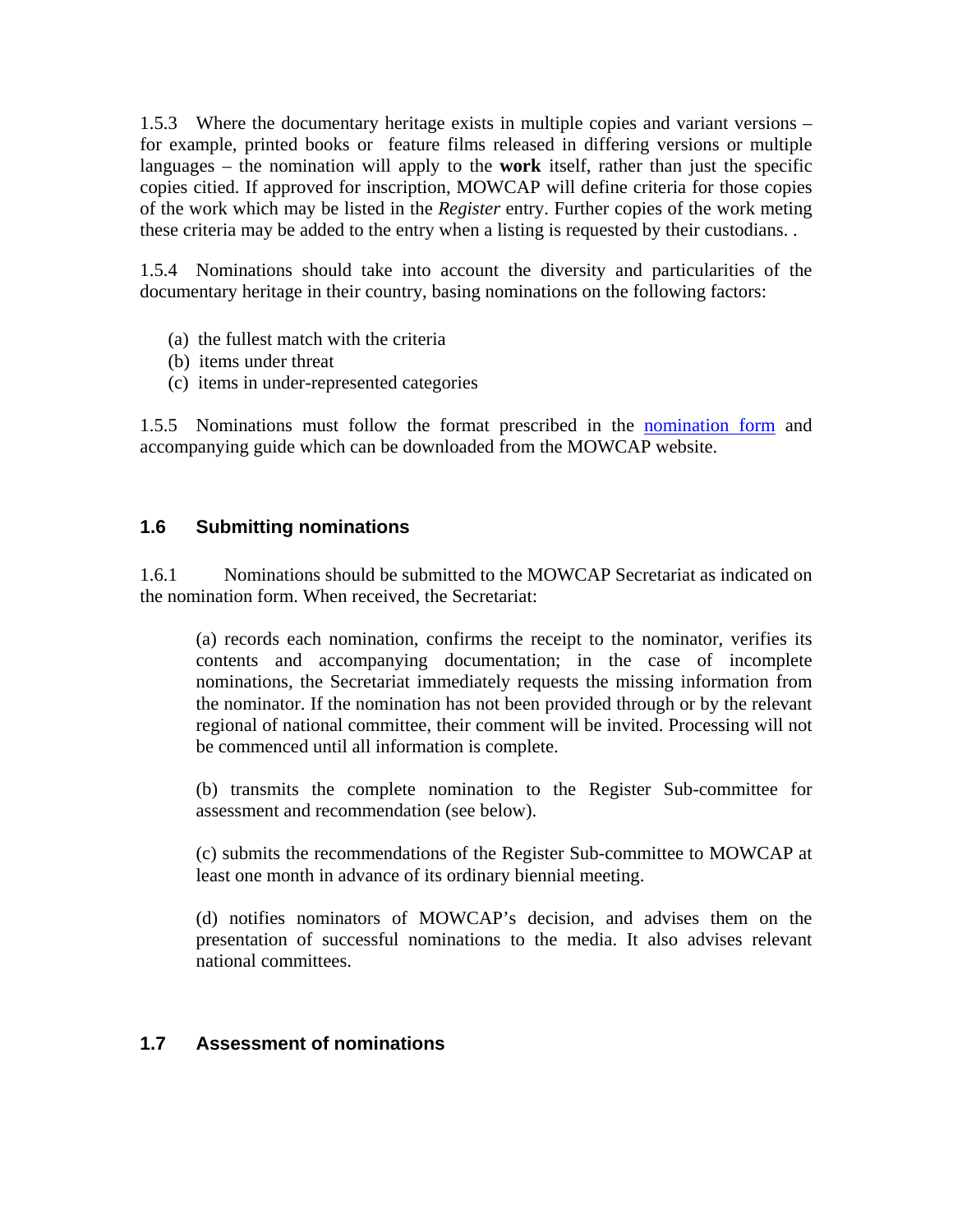1.7.1 The Secretariat manages the processing of nominations for the international register. Where necessary it may seek further information from nominators, respond to enquiries, set deadlines for acceptance of nominations or make other appropriate arrangements for the timely handling of nominations-in-process. These administrative arrangements will be posted on the MOWCAP website.

1.7.2 The Asia Pacific Register Sub-committee oversees the assessment of nominations. It is charged with the thorough investigation of each nomination and, in due course, the presentation to MOWCAP of a documented recommendation that the nomination be either added to the register, or rejected. Its documented methodology, including the priorities it assigns in processing, is to be posted on the website. It will seek expert evaluation and advice on each nomination from whatever appropriate sources it considers necessary, and will compare it to similar documentary heritage, including material already listed in the registers.

1.7.3 The sub-committee will normally call on the advice of expert bodies or professional NGOs. In the first instance, these are the Asia Pacific representatives of International Federation of Library Associations (IFLA), the International Council on Archives (ICA), the Co-ordinating Council of Audiovisual Archive Associations (CCAAA), and the International Council of Museums (ICOM). These bodies may delegate tasks to one or more of their members.

1.7.4 In submitting their advice, the professional NGOs will be asked to express a view on whether the nomination does, or does not, meet the Selection Criteria. They will also be asked to identify any legal or management issues needing further attention before finalising a recommendation to MOWCAP..

1.7.5 The Asia Pacific Register Sub-committee will take into account the advice of the NGO, and any other advice it has sought, in reaching its recommendation. The nominator will be given opportunity to comment on the assessment before submission to MOWCAP.

1.7.6 The report of MOWCAP's ordinary session will include its decisions, the rationale for acceptance or rejection of each nomination, and any other comment it may wish to add.

# **1.8 Removal from the Register**

1.8.1 Documentary heritage may be removed from the register in cases where it has deteriorated, or its integrity has been compromised, to the extent that it no longer meets the selection criteria on which its inclusion in the register was based. Removal may also be justified if new information causes a reassessment of the registration and demonstrates its non-eligibility.

1.8.2 The review process may be initiated by any person or organisation (including MOWCAP itself) through an expression of concern, in writing, to the Secretariat. The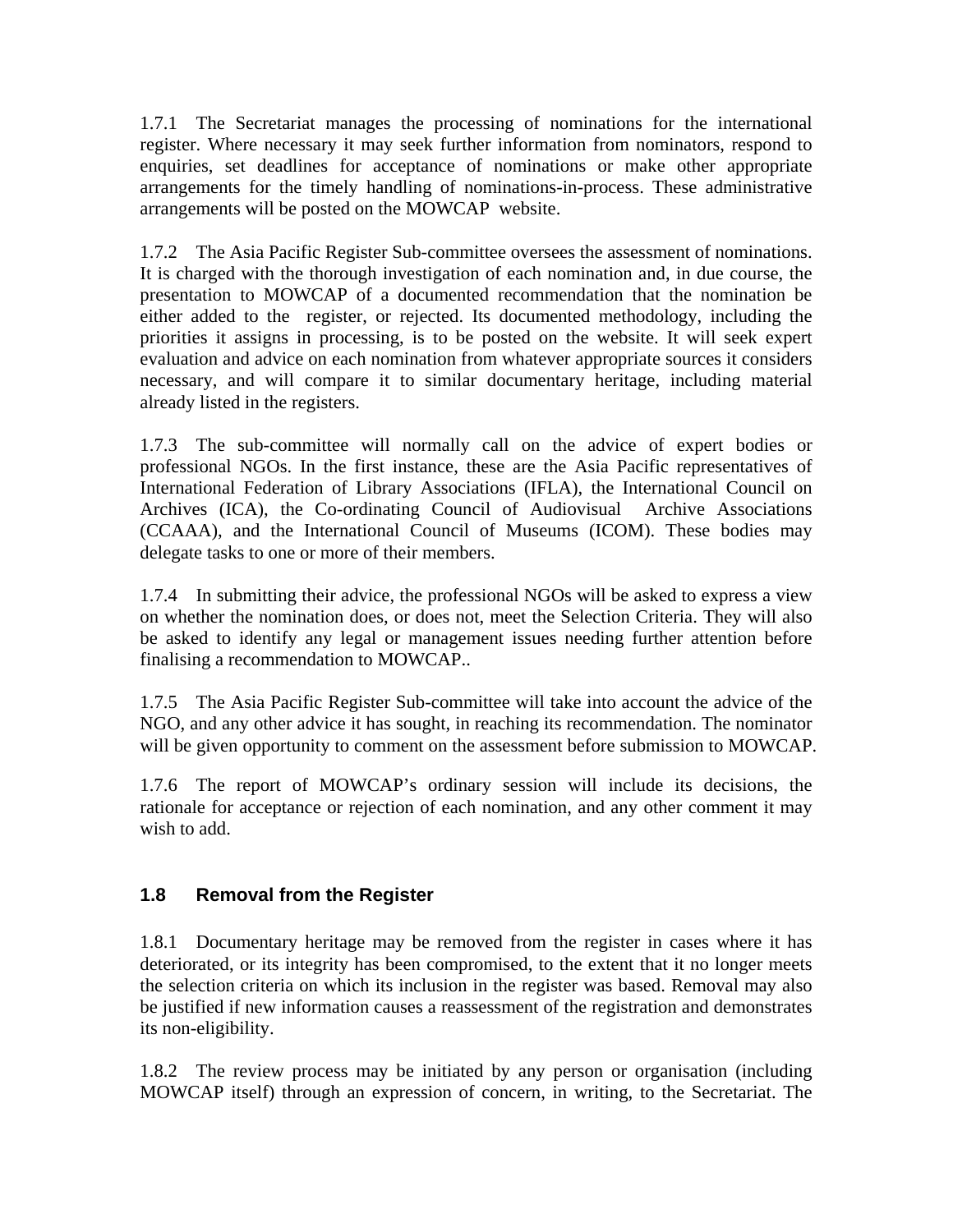matter will be referred to the Asia Pacific Register Sub-committee for investigation and report<sup>[11](#page-9-0)</sup>. If the concern is substantiated, the Secretariat will contact the original nominator (or, if uncontactable, other appropriate body) for comment. The Sub-committee will, in turn, evaluate the comment, and any additional data by then assembled, and make a recommendation to MOWCAP on removal or retention, or any appropriate corrective action. If MOWCAP decides on removal, the commenting bodies will be informed.

# **1.9 Lost and missing heritage**

 $\overline{a}$ 

1.9.1 Major parts of the documentary heritage are lost or missing  $12$ . Developing a public record of this now inaccessible heritage is a crucial means of placing the *Memory of the World* Programme in context, and is a precursor to the possibility of virtual reconstruction of lost and dispersed memory. It adds both urgency and perspective to the challenges of identifying and protecting the surviving heritage.

1.9.2 The *Asia Pacific Memory of the World Register* will include a section devoted to the listing of lost and missing heritage which, had it survived, would have been eligible for inclusion in the main body of the register. **Lost** heritage is material that is known to no longer survive – its decay or destruction is reliably documented or can be reliably assumed. **Missing** heritage is material whose current whereabouts is unknown, but whose loss cannot be confirmed or reliably assumed.

1.9.3 The selection criteria and nomination methodology set out above still apply, but with some logical differences:

- Since there may be no owner or custodian involved, the nomination may need to be made by some other party. The nominator does not have to have a legal, cultural, historical or other connection with the material in question. There is no limitation on the range of individuals or organisations who may initiate a nomination, and there is no limitation on the number of nominations from any source. UNESCO may itself initiate nominations.
- Since the document, collection or field of material concerned is not available for inspection, it cannot be precisely listed, but only described in general terms. The nominator will need to attempt the best description that can now be achieved.
- Issues of preservation, management and access, of course, do not apply.

<span id="page-9-0"></span> $11$  The investigation may include commissioning an independent assessment from a qualified person or organization; seeking the views of the relevant NGOs; seeking the views of the relevant regional and national *Memory of the World* committees.

<span id="page-9-1"></span><sup>&</sup>lt;sup>12</sup> For a sobering window into this subject, refer to the *Memory of the World* publication, *Lost memory* – *libraries and archives destroyed in the 20th century* (UNESCO, 1996).